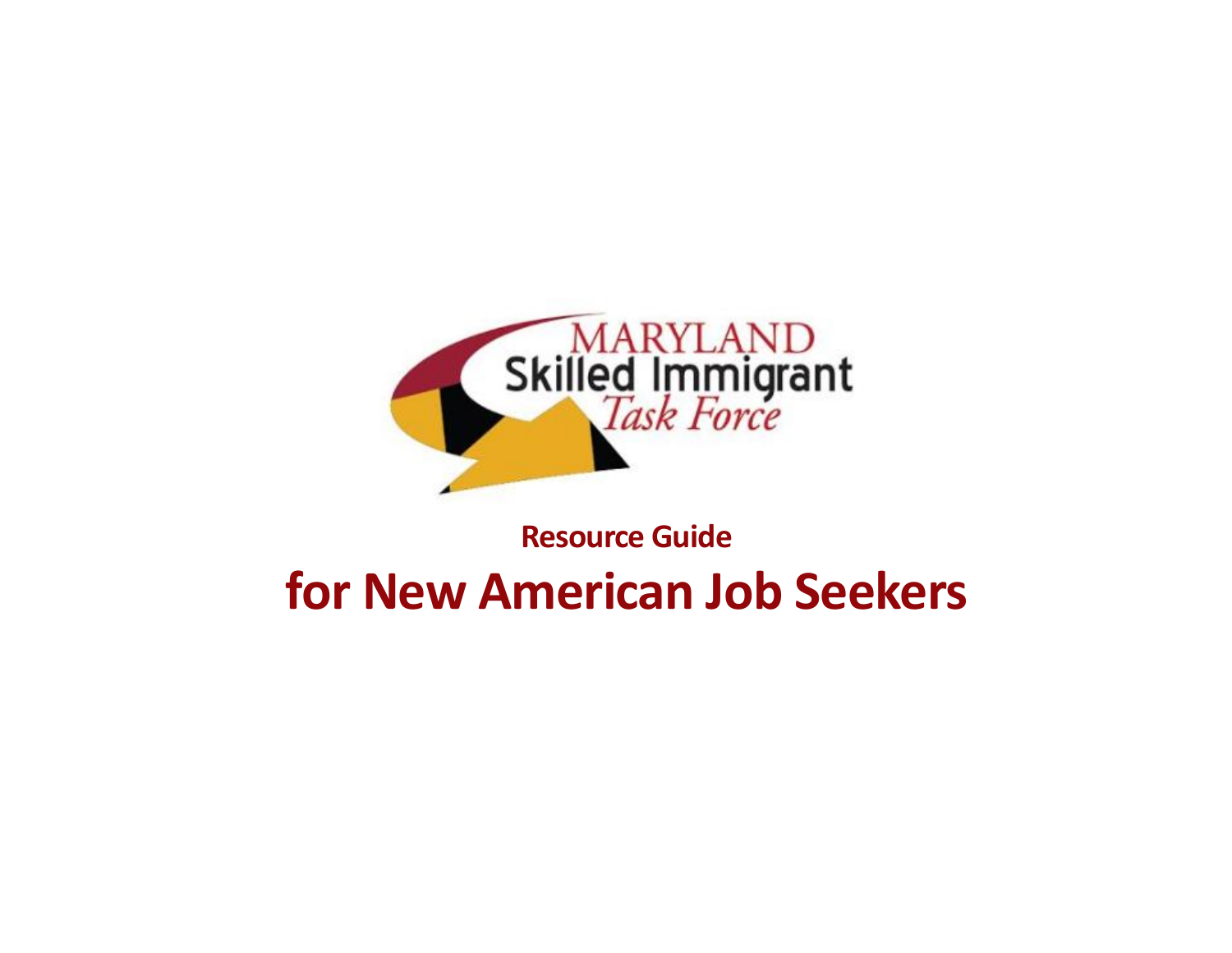

The Maryland Skilled Immigrant Task Force created this guide to provide helpful statewide and local resources for New American Job Seekers. It includes lists of nationwide organizations and services/programs provided to the New American jobseekers. Nationwide and local resources with descriptions, phone numbers, and links are provided.

NOTE: The information available on this resource guide is for informational purposes only and does not constitute an endorsement. Readers should be aware that the information listed is subject to change. Some services may be associated with a cost.

August 2020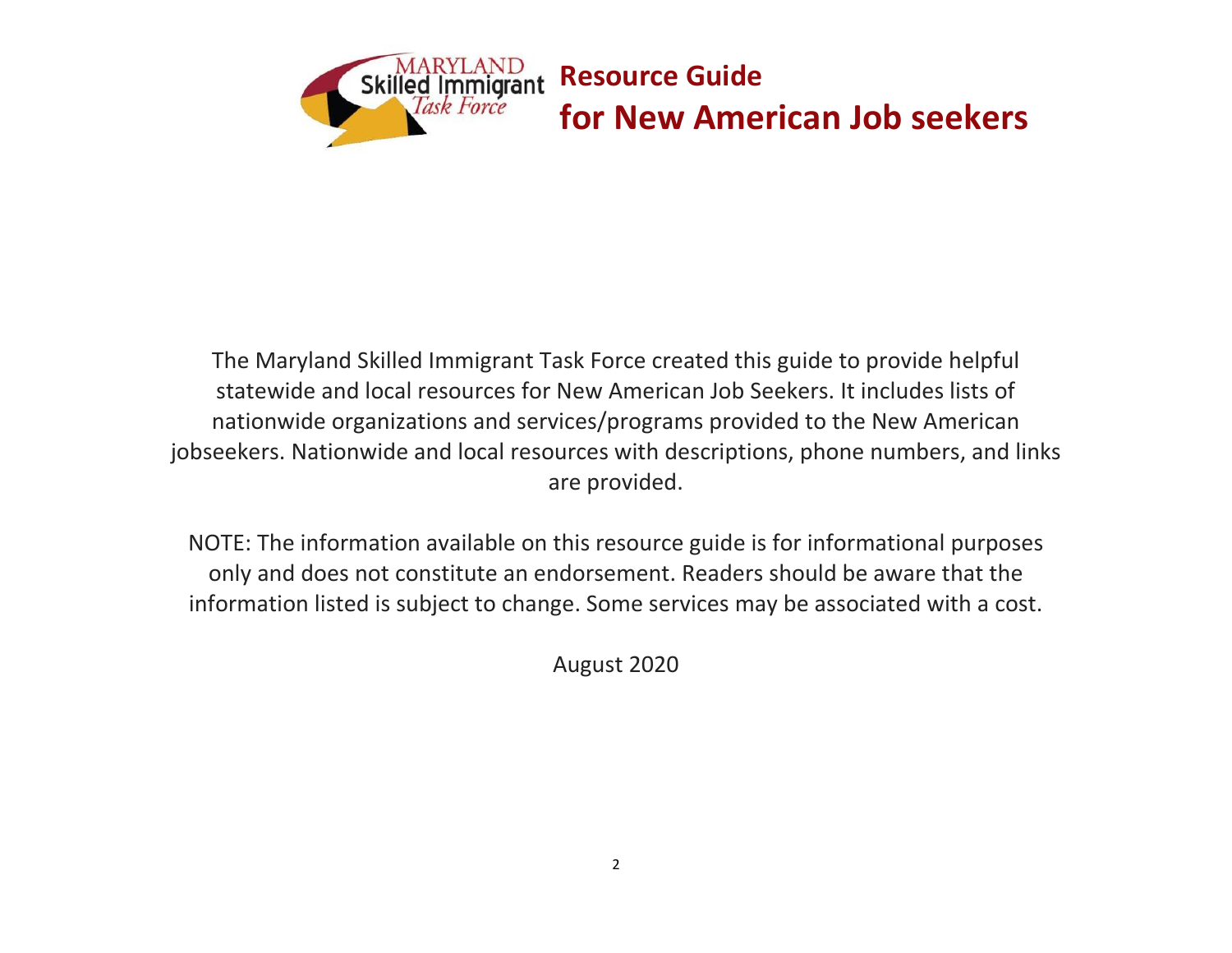

# **Resource Guide**<br>Skilled Immigrant Resource Guide **for New American Job seekers**

### **Statewide Resources**

| <b>Organization</b>                                                                       | <b>Credential</b><br><b>Evaluation</b> | <b>Education</b><br>& Training | <b>Employment</b>          | <b>Counseling</b><br>& Health | <b>Housing</b><br>& Utilities | <b>Legal</b> | Interpretation<br>& Translation | Youth | Government/<br><b>Government</b><br><b>Agency</b> |
|-------------------------------------------------------------------------------------------|----------------------------------------|--------------------------------|----------------------------|-------------------------------|-------------------------------|--------------|---------------------------------|-------|---------------------------------------------------|
| <b>American Job Centers (AJCs)</b>                                                        |                                        |                                | $\mathcal{O}_{\mathbf{Q}}$ |                               |                               |              |                                 |       |                                                   |
| <b>Credential Evaluation Services</b>                                                     | 最                                      |                                |                            |                               |                               |              |                                 |       |                                                   |
| <b>Community Colleges</b>                                                                 |                                        |                                |                            |                               |                               |              |                                 |       |                                                   |
| <b>Department of Human Services (DHS)</b>                                                 |                                        |                                |                            | ĥÀ                            | n                             |              |                                 |       | Â                                                 |
| <b>County Governments</b>                                                                 |                                        |                                |                            |                               |                               |              |                                 |       | á.                                                |
| <b>College Board</b>                                                                      |                                        |                                |                            |                               |                               |              |                                 |       |                                                   |
| <b>Commission on Graduates of Foreign</b><br><b>Nursing Schools (CGFNS International)</b> | <b>最</b>                               | $\bullet$                      |                            |                               |                               |              |                                 |       |                                                   |
| English for Heritage Language Speakers<br>Program (EHLS) at Georgetown<br>University      |                                        |                                | $\mathcal{O}_{\mathbf{Q}}$ |                               |                               |              |                                 |       |                                                   |
| <b>Governor's Office of Community</b><br>Initiatives (GOCI)                               |                                        |                                |                            | ĥÀ                            |                               |              |                                 |       | 譱                                                 |
| Graduate Women International (GWI) -<br><b>Hegg Hoffet Fund</b>                           |                                        |                                | $\mathcal{O}_{\mathbf{Q}}$ |                               |                               |              |                                 |       |                                                   |
| Lutheran Social Services of the National<br><b>Capital Area</b>                           |                                        |                                | $\mathcal{O}_{\mathbf{Q}}$ |                               |                               | 鬣            |                                 | ŤŤ    |                                                   |
| Maryland Department of Health (MDH)                                                       |                                        |                                |                            | ĥÅ                            |                               |              |                                 |       | ilia.<br>Filipi                                   |
| Maryland Department of Housing and<br><b>Community Development (DHCD)</b>                 |                                        |                                |                            |                               |                               |              |                                 |       | 譱                                                 |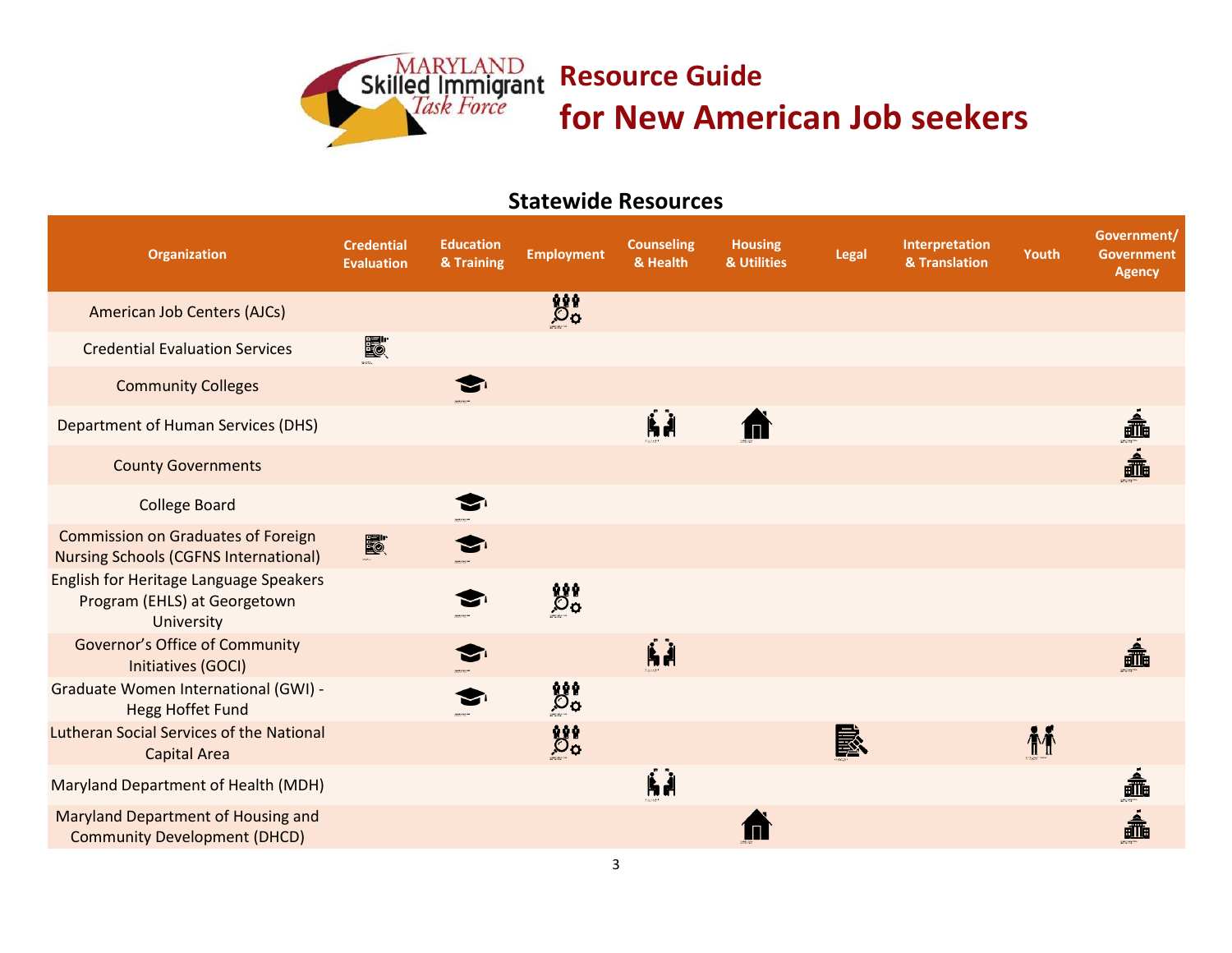

## **Resource Guide**<br>Skilled Immigrant Resource Guide **for New American Job seekers**

| <b>Organization</b>                                                 | <b>Credential</b><br><b>Evaluation</b> | <b>Education &amp;</b><br><b>Training</b> | <b>Employment</b>                     | <b>Counseling &amp;</b><br><b>Health</b> | <b>Housing</b><br>& Utilities | Legal | <b>Interpretation</b><br>& Translation | Youth | Government/<br><b>Government</b><br><b>Agency</b> |
|---------------------------------------------------------------------|----------------------------------------|-------------------------------------------|---------------------------------------|------------------------------------------|-------------------------------|-------|----------------------------------------|-------|---------------------------------------------------|
| <b>Maryland Department of Labor (MD</b><br>Labor)                   |                                        |                                           |                                       |                                          |                               |       |                                        |       | <b>A</b>                                          |
| Maryland Department of Labor Skilled<br><b>Immigrant Task Force</b> |                                        |                                           |                                       |                                          |                               |       |                                        |       | Á                                                 |
| <b>Maryland Department of</b><br><b>Transportation (MDOT)</b>       |                                        |                                           |                                       |                                          |                               |       |                                        |       | Á                                                 |
| <b>Maryland Higher Education</b><br><b>Commission (MHEC)</b>        |                                        |                                           |                                       |                                          |                               |       |                                        |       | Á                                                 |
| <b>Maryland State Department of</b><br><b>Education (MSDE)</b>      |                                        |                                           |                                       |                                          |                               |       |                                        |       | Á                                                 |
| Maryland's Office of Refugees and<br>Asylees (MORA)                 |                                        | $\bullet$                                 |                                       | ĥÀ                                       |                               |       |                                        |       | á.                                                |
| <b>OnWord Partner</b>                                               |                                        | $\bullet$                                 | $\frac{\partial \phi}{\partial \phi}$ |                                          |                               | 鬣     |                                        |       |                                                   |
| Switchboard                                                         |                                        | S                                         | $\frac{\partial \phi}{\partial \phi}$ |                                          |                               |       |                                        |       |                                                   |
| U.S. Citizenship and Immigration<br>Services (USCIS)                |                                        |                                           |                                       |                                          |                               |       |                                        |       | 譱                                                 |
| United Way of Central Maryland                                      |                                        |                                           | $\frac{\partial \Phi}{\partial \phi}$ | ĥÀ                                       |                               |       |                                        |       |                                                   |
| <b>Upwardly Global</b>                                              |                                        |                                           | $\frac{\partial \phi}{\partial \phi}$ |                                          |                               |       |                                        |       |                                                   |
| Welcome Back Center of Suburban<br>Maryland                         |                                        |                                           | $\frac{\partial \phi}{\partial \phi}$ |                                          |                               |       |                                        |       |                                                   |
| <b>Public Libraries</b>                                             |                                        |                                           | $\mathcal{O}_{\mathbf{Q}}$            |                                          |                               | 鬣     |                                        |       |                                                   |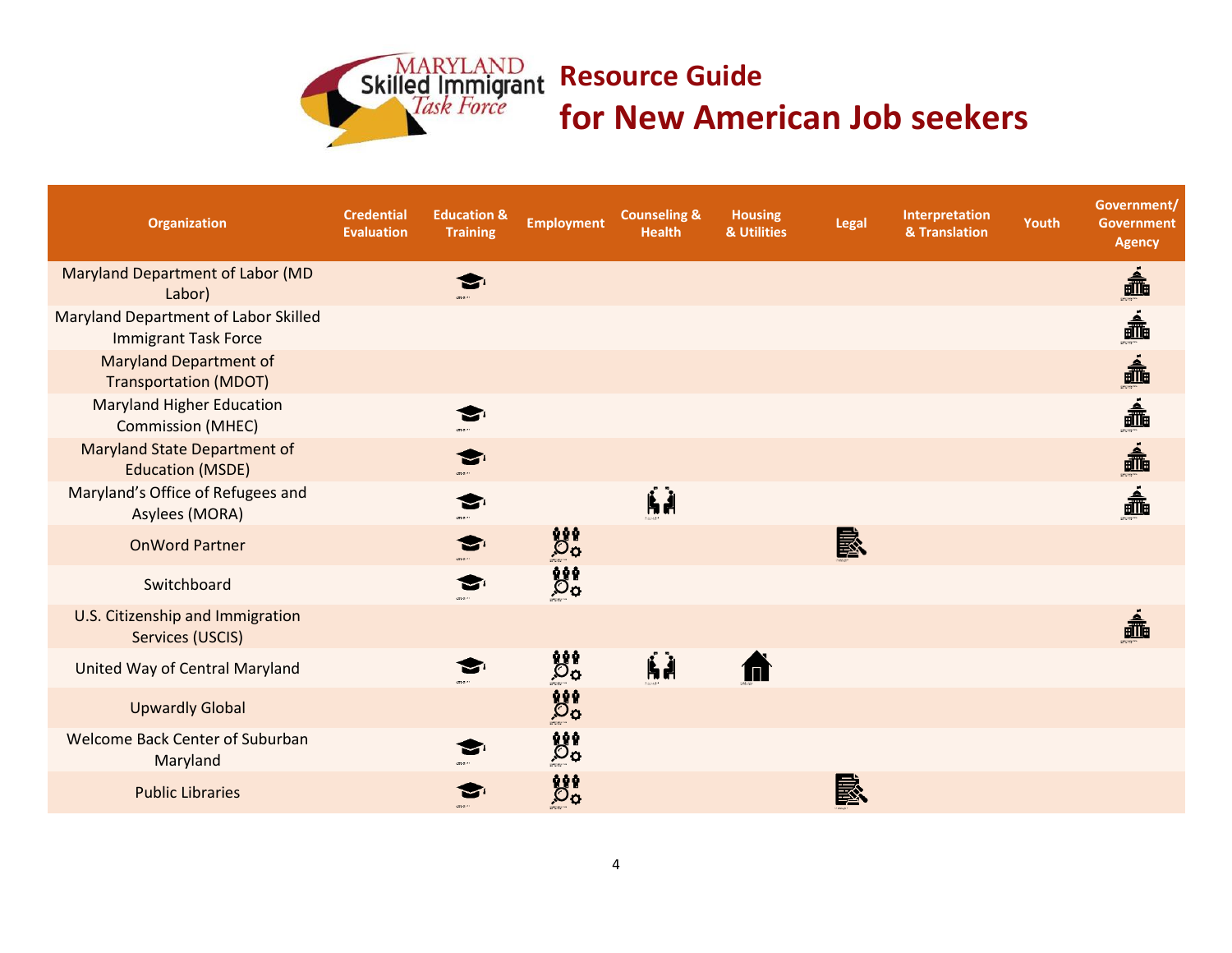

### **Local Resources**

| <b>Organization</b>                                                            | <b>Credential</b><br><b>Evaluation</b> | <b>Education &amp;</b><br><b>Training</b> | <b>Employment</b>                     | <b>Counseling</b><br>& Health | <b>Housing</b><br>& Utilities | Legal | Interpretation<br>& Translation | Youth | Government/<br><b>Government</b><br><b>Agency</b> |
|--------------------------------------------------------------------------------|----------------------------------------|-------------------------------------------|---------------------------------------|-------------------------------|-------------------------------|-------|---------------------------------|-------|---------------------------------------------------|
| A Wider Circle                                                                 |                                        |                                           |                                       |                               | ſπ                            |       |                                 |       |                                                   |
| Asian American Center of<br>Frederick, MD (AACFMD)                             |                                        |                                           | $\frac{\partial \phi}{\partial \phi}$ |                               |                               |       | $\bigoplus$                     |       |                                                   |
| <b>Asylum Seeker Assistance</b><br>Project (ASAP)                              |                                        |                                           | $\mathcal{O}_{\mathbf{Q}}$            |                               |                               |       |                                 |       |                                                   |
| <b>Baltimore City Child Care</b><br><b>Resource Center</b>                     |                                        |                                           |                                       |                               |                               |       |                                 | ŤŤ    |                                                   |
| <b>Baltimore City Mayor's Office</b><br>of Employment Development<br>(MOED)    |                                        |                                           | $\mathcal{O}_{\mathbf{Q}}$            |                               |                               |       |                                 |       |                                                   |
| <b>Baltimore City Mayor's Office</b><br>of Immigrant Affairs (MIMA)            |                                        |                                           |                                       |                               |                               |       |                                 |       |                                                   |
| <b>Baltimore County Dept. of</b><br>Economic & Workforce<br>Development (DEWD) |                                        |                                           | $\frac{1}{2}$                         |                               |                               |       |                                 |       |                                                   |
| Catholic Charities - Esperanza<br>Center                                       |                                        |                                           |                                       | ĥÀ                            |                               | 鬣     |                                 |       |                                                   |
| Center of Help/Centro de<br>Ayuda                                              |                                        |                                           |                                       |                               |                               |       |                                 |       |                                                   |
| Charles W. Gilchrist Immigrant<br><b>Resource Center</b>                       |                                        |                                           |                                       |                               |                               |       |                                 |       |                                                   |
| <b>Chesapeake Multicultural</b><br><b>Resource Center (ChesMRC)</b>            |                                        |                                           |                                       |                               |                               |       | S.                              |       |                                                   |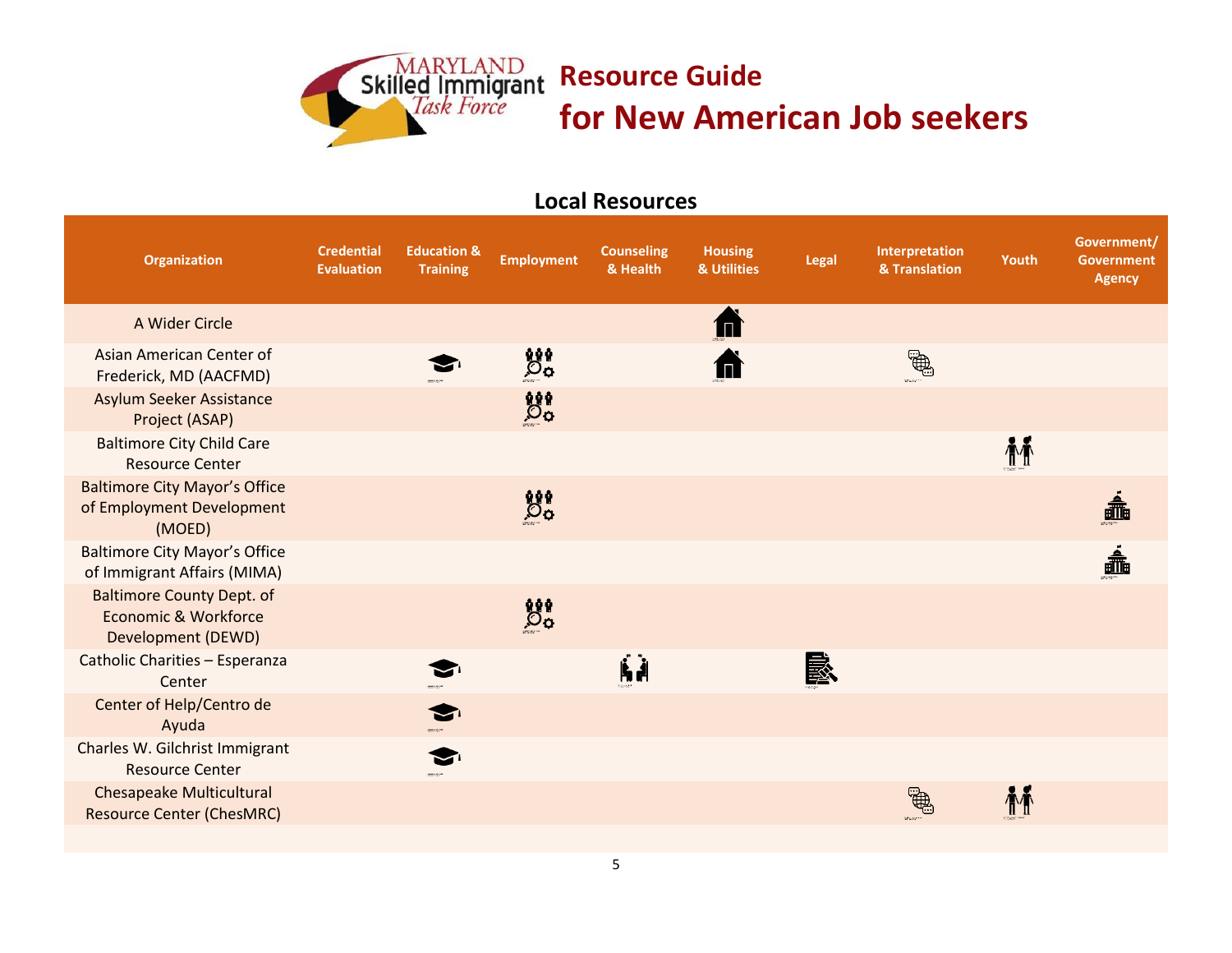

## **Resource Guide**<br>Skilled Immigrant Resource Guide **for New American Job seekers**

| <b>Organization</b>                                               | Credential<br>Evaluation | Education &<br><b>Training</b> | Employment | Counseling<br>& Health | <b>Housing</b><br>& Utilities | Legal | Interpretation<br>& Translation | Youth | Government/<br>Government<br>Agency |
|-------------------------------------------------------------------|--------------------------|--------------------------------|------------|------------------------|-------------------------------|-------|---------------------------------|-------|-------------------------------------|
| <b>Ethiopian Community</b><br><b>Development Council</b>          |                          |                                |            |                        |                               |       |                                 |       |                                     |
| Foreign-Born Information and<br><b>Referral Network (FIRN)</b>    |                          |                                |            |                        |                               | 國     | $\bigoplus_{i=1}^n$             |       |                                     |
| <b>Intercultural Counseling</b><br>Connection                     |                          |                                |            | ĥ,                     |                               |       |                                 |       |                                     |
| <b>International Rescue</b><br>Committee (IRC)                    |                          |                                | iii<br>Oo  |                        |                               |       |                                 |       |                                     |
| <b>Jewish Community Services</b>                                  |                          |                                |            | ĥÀ                     |                               |       |                                 |       |                                     |
| <b>Literacy Council of</b><br><b>Montgomery County</b>            |                          |                                |            |                        |                               |       |                                 |       |                                     |
| <b>Montgomery Coalition for</b><br>Adult English Literacy (MCAEL) |                          |                                |            |                        |                               |       |                                 |       |                                     |
| <b>South Baltimore Learning</b><br>Center                         |                          |                                |            |                        |                               |       |                                 |       |                                     |
| <b>Strong City Baltimore</b>                                      |                          |                                |            |                        |                               |       |                                 |       |                                     |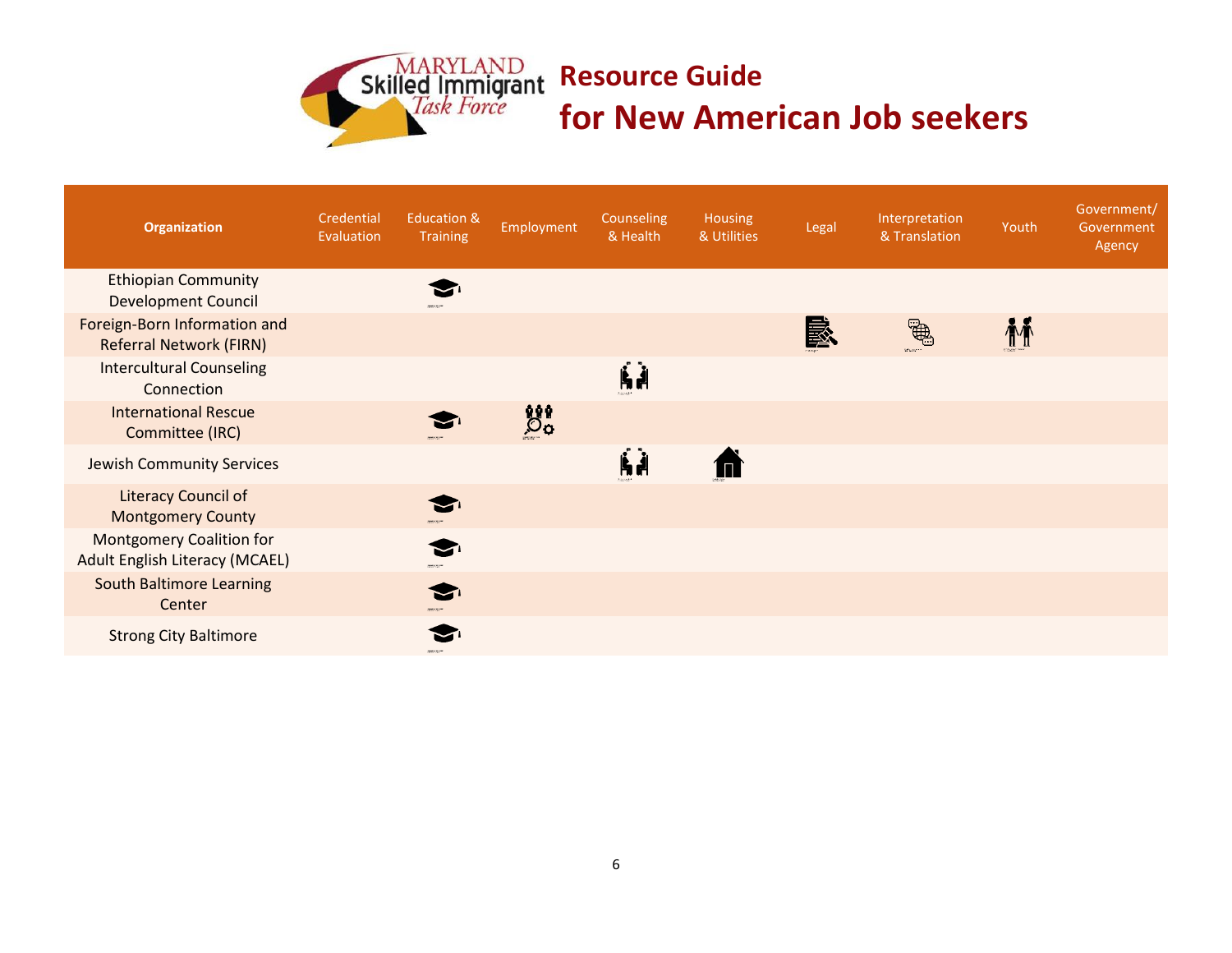

### Organization Descriptions

#### Statewide Resources

#### **American Job Centers:** http://labor.maryland.gov/county/

Maryland's American Job Centers (AJCs) are conveniently located throughout the State and are dedicated to serving businesses find qualified employees, and job seekers find employment along with job skills training (free of charge).

#### **National Association of Credential Services (NACES)**: https://www.naces.org/members

NACES does not evaluate credentials, but the website includes a useful list of all credential evaluators. Foreign credentials are evaluated by these organizations:

- A2Z Evaluations, LLC: https://www.a2zeval.com
- Academic Evaluation Services, Inc.: https://aes-edu.org/website/home/index.cfm
- Educational Credential Evaluators, Inc.: https://www.ece.org
- Educational Perspectives, nfp: https://www.edperspective.org
- Educational Records Evaluation Services, Inc.: https://www.eres.com
- Evaluation Service, Inc.: http://www.evaluationservice.net
- Foreign Academic Credential Service, Inc.: https://www.facsusa.com
- Foundation for International Services, Inc.: https://www.fs-web.com
- Global Credential Evaluators, Inc.: https://gceus.com
- Global Services Associates, Inc.: http://www.globaleval.org
- International Academic Credential Evaluators, Inc.: https://www.iacei.net
- International Consultants of Delaware, Inc.: http://www.icdeval.com
- International Education Evaluations, Inc.: https://www.myiee.org
- International Education Research Foundation, Inc.: https://www.ierf.org
- International Evaluation Service, Center for Applied Research, Evaluations, & Education, Inc.: https://www.iescaree.com
- Josef Silny & Associates, Inc. International Education Consultants: https://www.jsilny.org
- SpanTran: The Evaluation Company: https://www.spantran.com
- Transcript Research: https://transcriptresearch.com
- World Education Services, Inc.: https://www.wes.org

If you need an evaluation for a particular licensing board or educational facility, please check their requirements as they may require evaluations done by a specific company.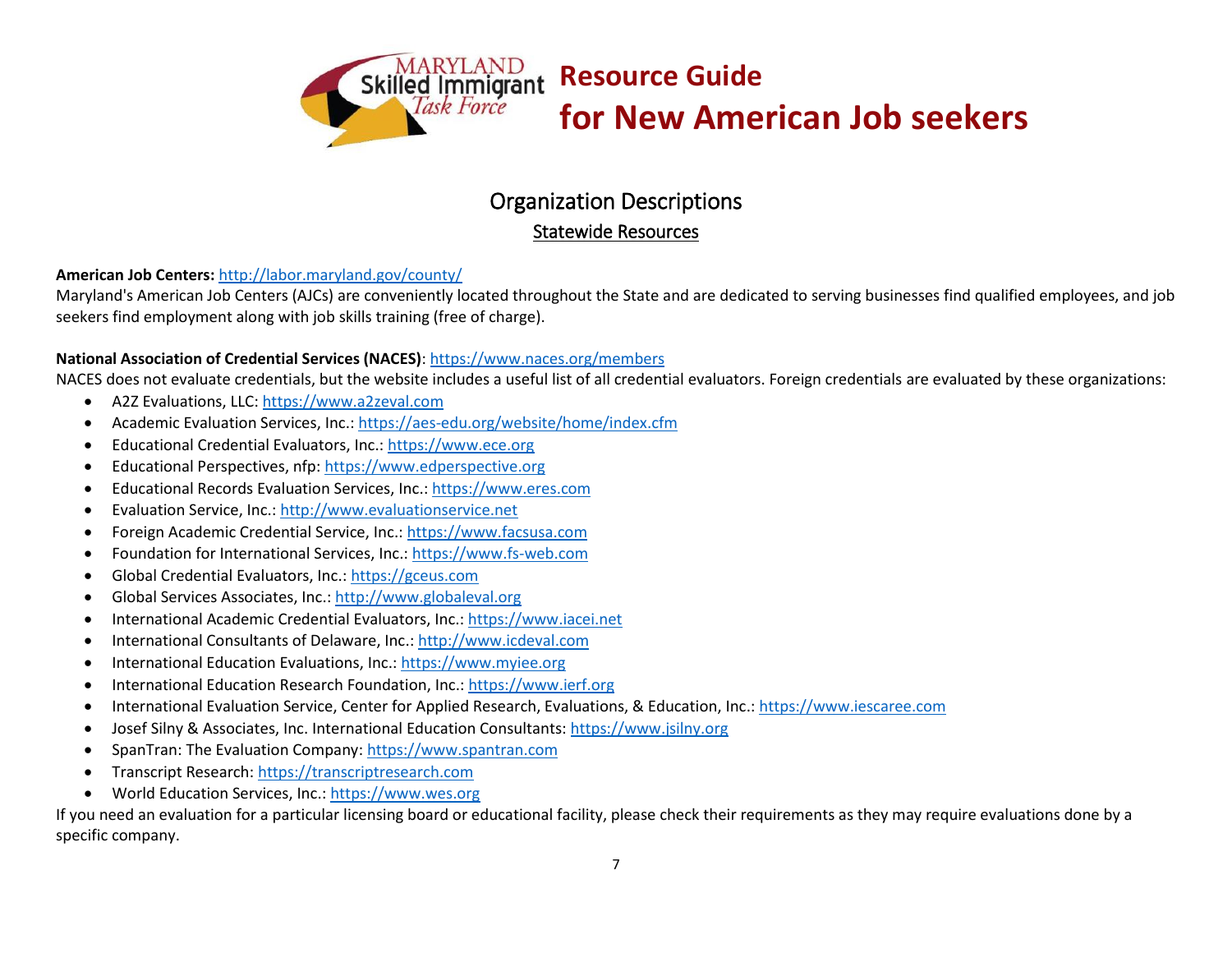

### **Resource Guide**

### **for New American Job seekers**

#### **Community Colleges**

Maryland's 16 community colleges are comprehensive, open-admission institutions with affordable tuition. By providing academic opportunities such as transfer degrees, workforce training, adult education and lifelong learning, the community colleges encourage new and existing business development and create longterm economic growth for the state.

- Allegany College: https://www.allegany.edu
- Anne Arundel Community College: https://www.aacc.edu
- Baltimore City Community College: https://www.bccc.edu
- Carroll Community College: https://www.carrollcc.edu
- Cecil College: https://www.cecil.edu
- Chesapeake College: https://www.chesapeake.edu
- College of Southern Maryland: https://www.csmd.edu
- Community College of Baltimore County: https://www.ccbcmd.edu
- Frederick Community College: https://www.frederick.edu
- Garrett College: https://www.garrettcollege.edu
- Hagerstown Community College: http://www.hagerstowncc.edu
- Harford Community College: https://www.harford.edu
- Howard Community College: https://www.howardcc.edu
- Montgomery College: https://www.montgomerycollege.edu
- Prince George's Community College: https://www.pgcc.edu
- Wor-Wic Community College: https://www.worwic.edu

#### **Maryland Department of Human Services:** http://dhs.maryland.gov

The Maryland Department of Human Services helps vulnerable Marylanders buy healthy foods, pay energy bills, and obtain medical assistance. We also provide stable environments for at-risk children and adults. Find your local office here: http://dhs.maryland.gov/local-offices/.

#### **County Governments:** https://www.maryland.gov/pages/nearme.aspx

For much of Maryland, local government typically is county government. Twenty-three counties and Baltimore City make up the twenty-four main local jurisdictions found in Maryland. Baltimore City, although a municipality, has been considered on a par with county jurisdictions since the adoption of the Maryland Constitution of 1851.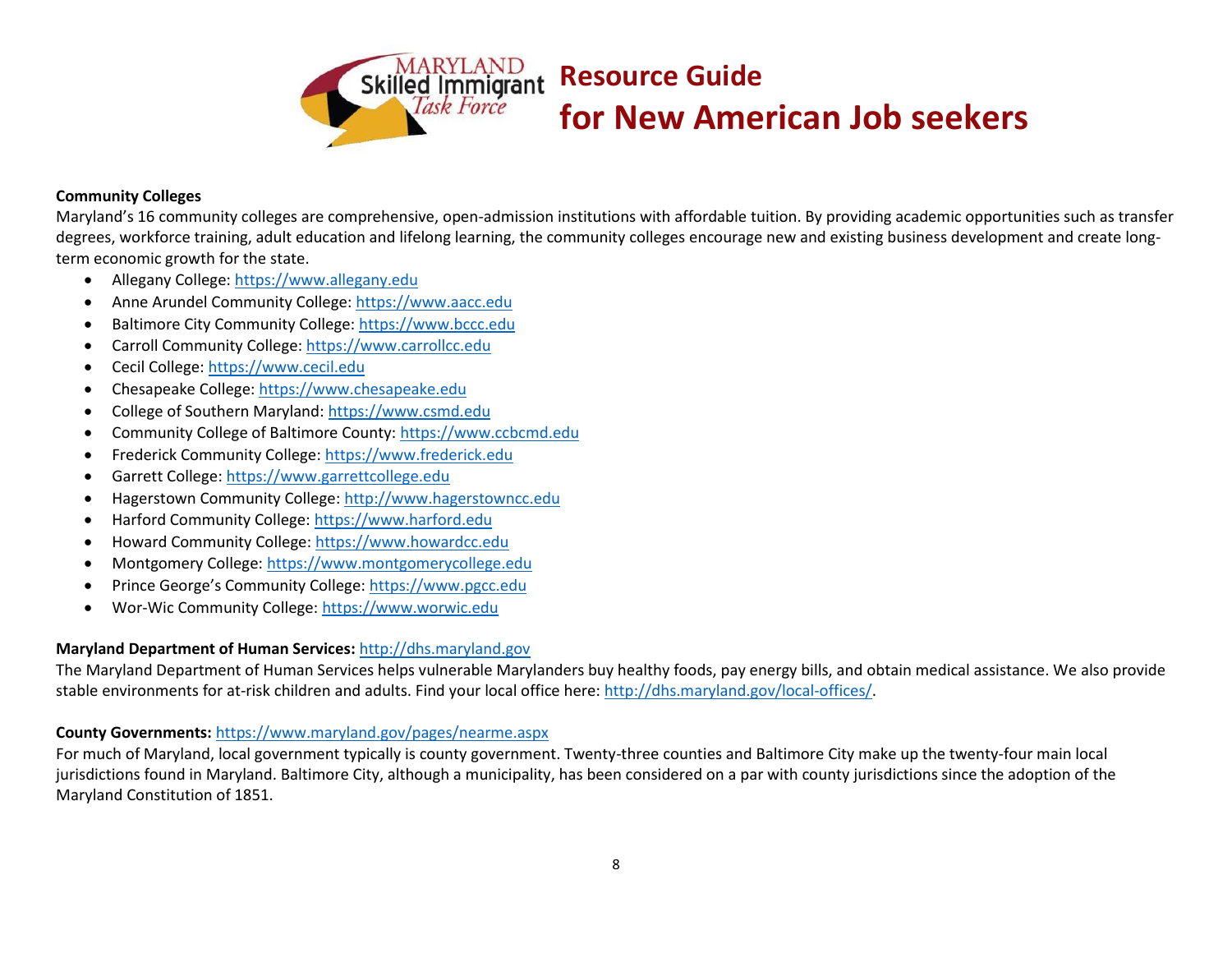

#### **College Board:** https://www.collegeboard.org/

The College Board helps more than seven million students prepare for a successful transition to college through programs and services in college readiness and college success — including the SAT and the Advanced Placement Program. The organization also serves the education community through research and advocacy on behalf of students, educators and schools.

#### **Commission on Graduates of Foreign Nursing Schools (CGFNS International):** http://www.cgfns.org/

CGFNS International serves the global community through programs and services that verify and promote the knowledge-based practice competency of health care professionals. Certification by CGFNS International opens employment doors for nurses and other healthcare professionals because we are recognized as the global authority on the evaluation and verification of professional credentials.

#### **English for Heritage Language Speakers Program (EHLS) at Georgetown University:** http://www.ehlsprogram.org/

The English for Heritage Language Speakers (EHLS) Program offers a unique opportunity to U.S. citizens who are native speakers of critical languages. Participants receive full tuition and a living stipend while attending an 8-month course hosted at Georgetown University. As scholars, they undergo intensive training in professional communication and career skills essential for working in the government. Upon graduation, EHLS participants seek work in federal agencies as part of their scholarship obligation.

#### **Governor's Office of Community Initiatives (GOCI):** https://goci.maryland.gov/ethnic-commissions/

The Governor's Office of Community Initiatives oversees seven ethnic and cultural commissions, established to connect those ethnic communities to state resources, and to effectively address their social, business, education, and health needs.

#### **Graduate Women International (GWI) - Hegg Hoffet Fund:** https://graduatewomen.org/what-we-do/grants-fellowships/hegg-hoffet/

GWI's Hegg Hoffet Fund provides short-term grants for refresher courses for re-entry into the candidates' professional field (or if that is not possible, training courses leading to some other employment), and for language training and other courses to assist with integration into their new countries. In addition to financial assistance, GWI's national and local groups also provide the graduate refugees with moral support to help them to adjust to life in a different country.

#### **Lutheran Social Services of the National Capital Area (LSSNCA):** https://lssnca.org/

LSSNCA provides services in adoption and Foster Care, Youth Wellness and Refugee Resettlement.

#### **Maryland Department of Health (MDH):** https://health.maryland.gov/pages/home.aspx

The Maryland Department of Health works together to promote and improve the health and safety of all Marylanders through disease prevention, access to care, quality management, and community engagement.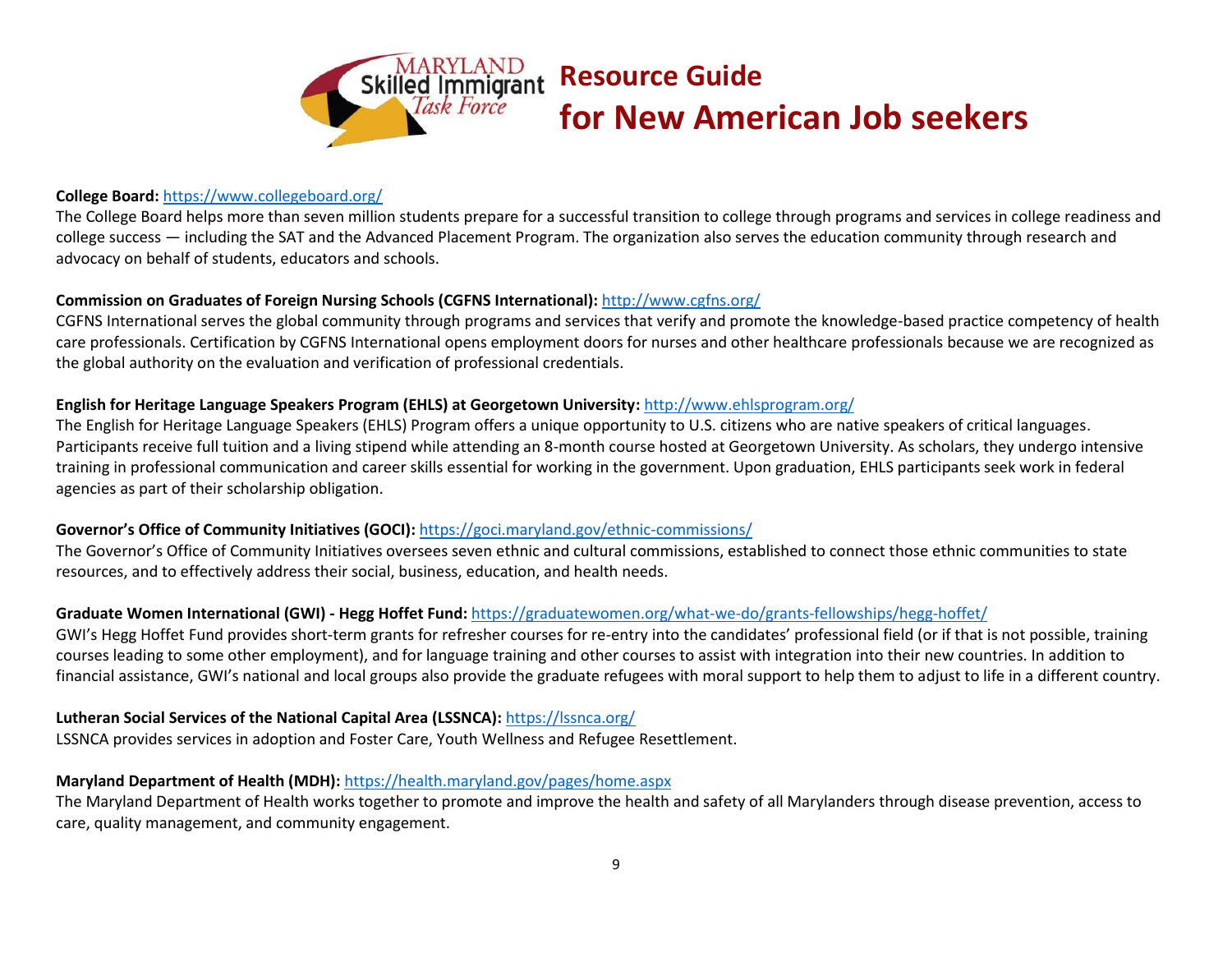

### **Skilled Immigrant Resource Guide**<br>*Task Force* **for Now Ame for New American Job seekers**

#### **Maryland Department of Housing and Community Development (DHCD):** https://dhcd.maryland.gov/pages/default.aspx

The Maryland Department of Housing and Community Development is proud to be at the forefront in implementing housing policy that promotes and preserves homeownership and creating innovative community development initiatives to meet the challenges of a growing Maryland. This includes the Maryland Mortgage Program, rental housing programs, business lending, etc.

#### **Maryland Department of Labor (Labor):** http://www.labor.maryland.gov

Here you will find information on the many programs and services available to you through the Department. MD Labor provides job development and employment training to help our citizens get the skills and expertise they need to move with our economy into Maryland's future.

#### **Maryland Department of Labor - Skilled Immigrant Task Force:** http://www.labor.maryland.gov/employment/skilledimmigrant.shtml

The Maryland Skilled Immigrant Task Force is a consortium of public and private workforce development organizations that seek to leverage skills which foreigntrained immigrants bring to the United State to meet local job market demand.

#### **Maryland Department of Transportation (MDOT):** http://www.mdot.maryland.gov/

The Maryland Department of Transportation (MDOT) is an organization comprised of five business units and one Authority. They are: The Secretary's Office, MDOT State Highway Administration, MDOT Maryland Transit Administration, MDOT Motor Vehicle Administration, MDOT Maryland Port Administration, MDOT Maryland Aviation Administration and the Maryland Transportation Authority.

#### **Maryland Higher Education Commission (MHEC):** https://mhec.state.md.us/Pages/default.aspx

The Maryland Higher Education Commission is the State of Maryland's higher education coordinating board responsible for establishing statewide policies for Maryland public and private colleges and universities and for-profit career schools. MHEC also administers state financial aid programs that affect students on a statewide basis.

#### **Maryland State Department of Education (MSDE):** http://marylandpublicschools.org/Pages/default.aspx

The Maryland State Department of Education is dedicated to supporting a world-class educational system that prepares all students for college and career success in the 21st century. With excellent stewardship from our divisions, we oversee state and federal programs that support the needs of a diverse population–students, teachers, principals, and other educators –throughout Maryland.

#### **Maryland's Office of Refugees and Asylees (MORA):** http://dhs.maryland.gov/maryland-office-for-refugees-and-asylees/

This office provides support and services to federally recognized refugees and humanitarian migrants to ease their integration into American society.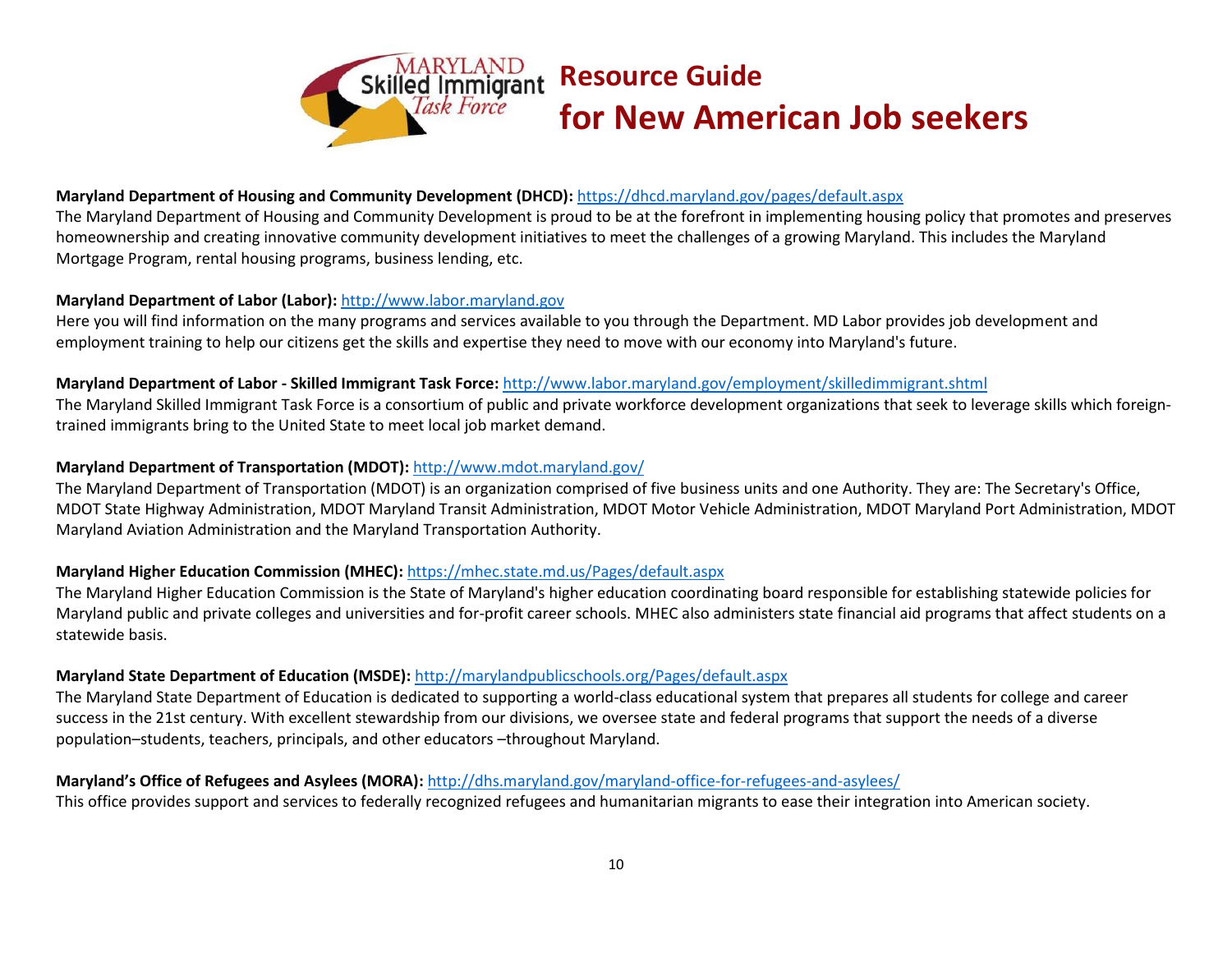

#### **OnWord Partner:** https://www.onwordpartner.com/

OnWORD Partner is an organization that supports immigrants and refugees who have established careers and seek to become professionally integrated in the U.S. We provide individualized career and educational advising as well as language and legal support services.

#### **Switchboard:** https://switchboardta.org/

Switchboard is a one-stop resource hub for refugee service providers in the United States. With the support of the Office of Refugee Resettlement (ORR), we offer tools and materials, learning opportunities, research, and technical assistance on resettlement-related topics, including employment resources.

#### **U.S. Citizenship and Immigration Services (USCIS):** https://www.uscis.gov/

The U.S. Citizenship and Immigration Services is the federal agency that oversees lawful immigration to the United States. It provides citizenship, immigration of family members, working in the US, humanitarian programs, adoptions, civic integration and genealogy services.

#### **United Way of Central Maryland:** https://www.uwcm.org/main/

United Way of Central Maryland advances the basic needs building blocks of education, housing, employment and health to help low income families achieve self-sufficiency.

#### **Upwardly Global:** https://www.upwardlyglobal.org/

Upwardly Global (UpGlo) helps work-authorized immigrants, refugees, asylees, and Special Immigrant Visa holders (SIVs) restart– or start -their professional careers in the United States. Our Job Search Program will prepare you for the U.S. job search which includes core training, networking, resources and coaching. Upwardly Global also has a digital job search courses available to all job seekers: https://www.upwardlyglobal.org/free-online-job-search-courses/ A Jobversity's Resource Library, which includes free job resource guides and a job search curriculum to empower practitioners and their clients, is also available: https://jobversity.upwardlyglobal.org/resource-library/

#### **Welcome Back Center of Suburban Maryland:** https://www.lhiinfo.org/programs-projects/welcome-back-center-of-suburban-maryland/

The Welcome Back Center model accomplishes its goals by providing: Guidance and support, including individualized case management, Academic training, including English as a Second Language instruction and board exam preparation, On-the-job practical exposure to the U.S. healthcare system and mentoring at Maryland hospitals and other healthcare facilities, Pre-employment services for health-related jobs, career development support, and job readiness training, Leadership development for culturally competent transformative leaders.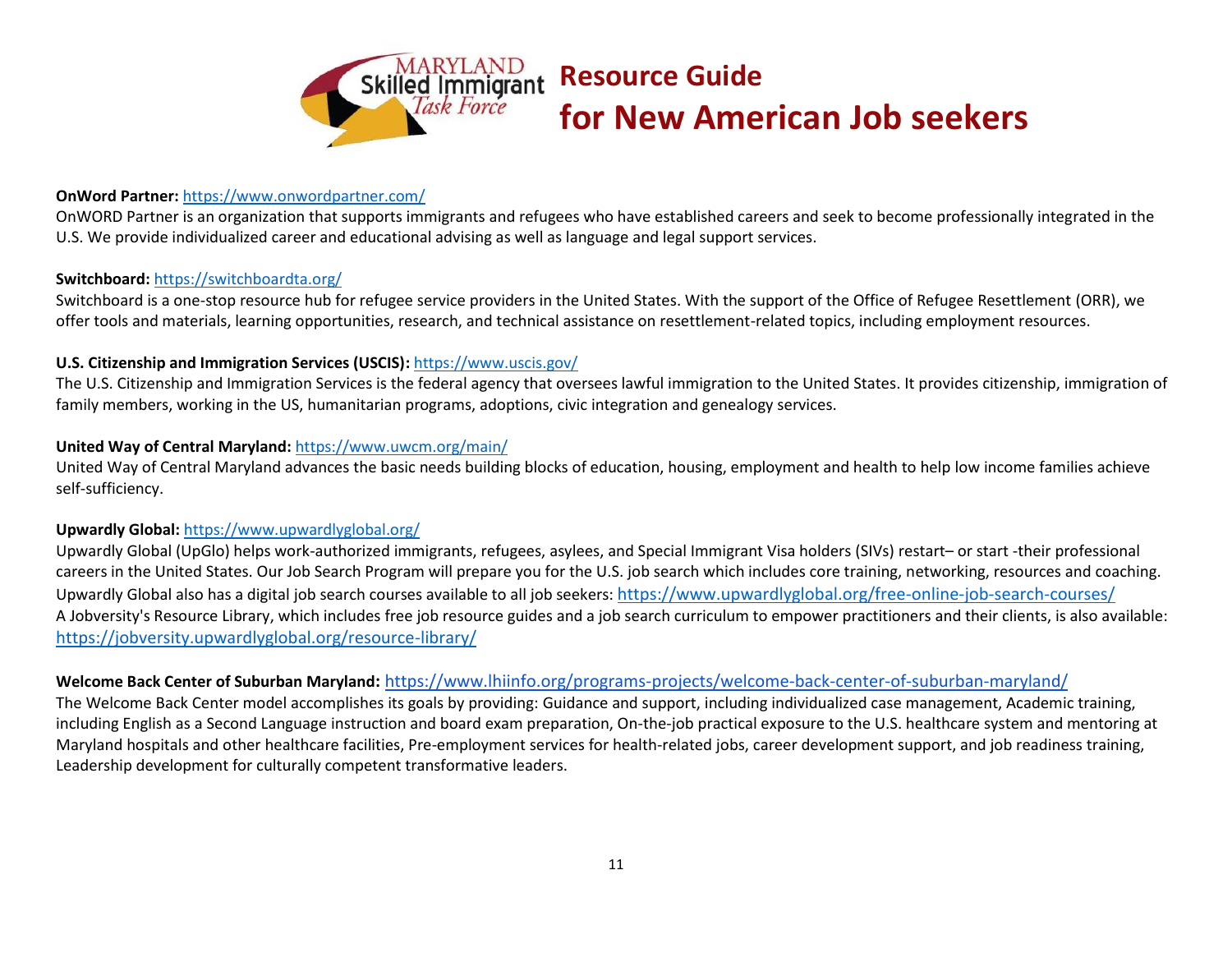

### **Resource Guide**

### **for New American Job seekers**

#### **Public Libraries**

Maryland residents are eligible to borrow from any public library in the state without paying a registration fee and thus may use multiple library locations to meet their information and reading needs. They also provide free educational, academic, and Internet resources across the state of Maryland.

- Baltimore County Public Library: https://www.bcpl.info/
- Caroline County Public Library: https://www.carolib.org/
- Dorchester County Public Library: http://www.dorchesterlibrary.org/
- Enoch Pratt Free Libraries: https://www.prattlibrary.org/
- Frederick County Free Public Libraries: https://www.fcpl.org/
- Howard County Library System: https://hclibrary.org/
- Kent County Public Library: http://www.kentcountylibrary.org/
- Montgomery County Public Libraries: https://www.montgomerycountymd.gov/library/
- Prince George's County Memorial Library System: https://www.pgcmls.info/
- Queen Anne's County Public Library: https://www.qaclibrary.org/
- Somerset County Library Systems: http://www.somelibrary.org/
- Talbot County Free Libraries: http://www.tcfl.org/
- Worcester County Library: http://www.worcesterlibrary.org/
- Wicomico Public Libraries: http://www.wicomicolibraries.org/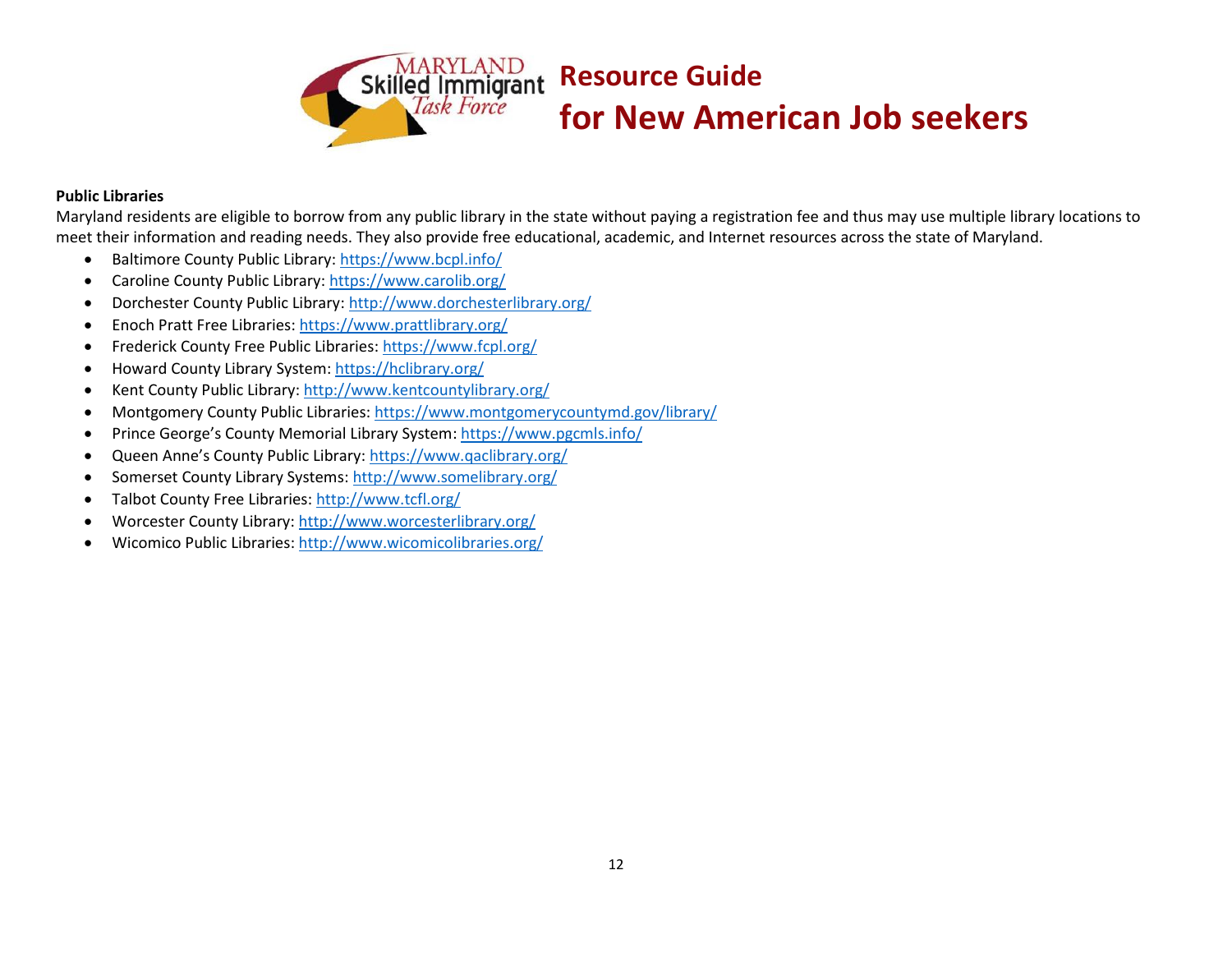

### Organization Descriptions Local Resources

#### **A Wider Circle:** http://awidercircle.org or (301) 608-3504

Programs and services that focus on the creation of stable homes; workforce development programming to move families to economic self-sufficiency; neighborhood revitalization; and the creation of greater awareness and engagement by the community, as a whole.

#### **Asian American Center of Frederick, MD (AACFMD):** http://www.aacfmd.org/ or (301) 694-3355

AACFMD services include interpreter/translation services, ESL and Citizenship classes, mentoring, housing, education, employment and business development.

#### **Asylum Seeker Assistance Project (ASAP):** https://www.asylumprojectdc.org/

ASAP provides social services, employment support and community to Asylum Seekers in the DMV. Our mission is to support the safety, stability, and economic security of Asylum Seekers and to empower them to rebuild their lives in the U.S. ASAP conducts professional employment readiness trainings, individualized employment support including resume editing, mock interview practice, and opportunities to network. We have employment resources and specialize in working with Asylum Seekers looking to return to their profession of choice.

#### **Baltimore City Child Care Resource Center (BCCCRC):** http://www.bcccrc.org/for-families-and-parents.html or 1(887) 261-0060

BCCCRC helps parents who are looking for child care, provides training and technical assistance for child care professionals, and assists employers interested in helping their employees to balance work and family life.

#### **Baltimore City Mayor's Office of Employment Development (MOED):** https://moed.baltimorecity.gov/ or (410) 396-3009

The Mayor's Office of Employment Development (MOED) coordinates and directs workforce development initiatives responsive to the needs of Baltimore City employers and job seekers in order to enhance and promote the local economy.

#### **Baltimore City Mayor's Office of Immigrant Affairs (MIMA):** https://mima.baltimorecity.gov/

The mission of the Mayor's Office of Immigrant Affairs is to promote community well being, economic development, and the integration of immigrant communities by identifying needs and opportunities that immigrants bring to our city, while developing public-private partnerships to strengthen the development of these communities.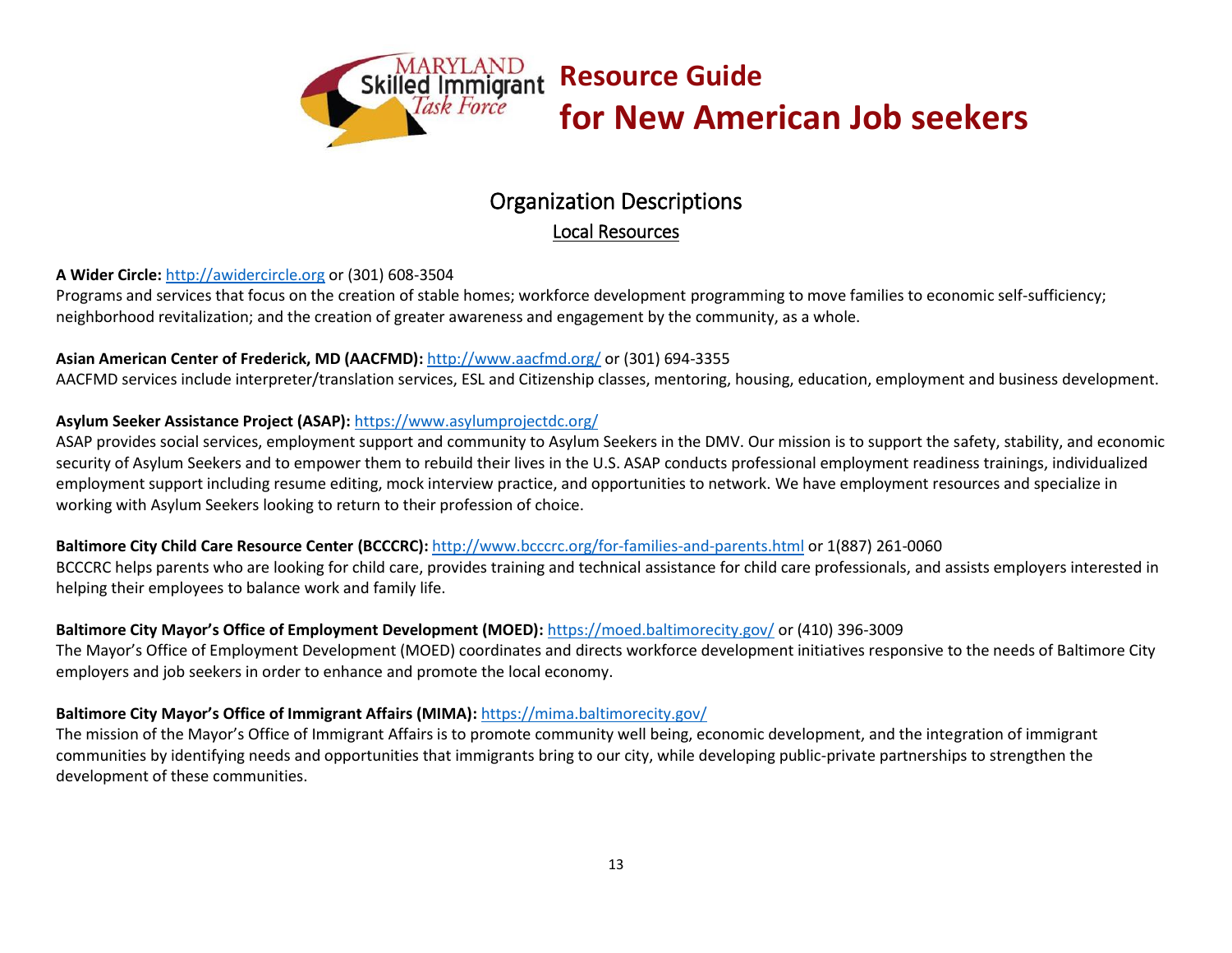

**Baltimore County Dept. of Economic & Workforce Development (DEWD):** https://www.baltimorecountymd.gov/Agencies/economicdev/index.html Provides job-seeker services such as tools to find and connect to jobs, opportunities to sharpen skills for the job search, and career pathway planning and development.

#### **Catholic Charities – Esperanza Center:** https://www.catholiccharities-md.org/services/esperanza-center/ or (667) 600-2000

Our dedicated staff and volunteers provide services related to education, healthcare, immigration legal matters, family reunification, anti-trafficking, and general community support to thousands of immigrants.

#### **Center of Help/Centro de Ayuda:** https://centerofhelp.com/ or (410) 295-3434

The Center of Help is a comprehensive resource and community center for Hispanic-Latinos and immigrants in the Anne Arundel community. Thanks to our donors, volunteers, partners, and dedicated staff, individuals and families from all over the world, who now call Anne Arundel County home, receive educational, economic, social, and linguistic services at little to no cost each day through our case work and educational programs.

#### **Charles W. Gilchrist Immigrant Resource Center:** https://www.montgomerycountymd.gov/gilchrist/ or (410) 295-3434

The Gilchrist Center is a gateway for Montgomery County immigrants: they can obtain information and referrals to programs and services offered by government agencies and community organizations, strengthen their life skills through English and basic computer classes, and increase their knowledge to prepare for civic life and/or U.S. citizenship.

#### **Chesapeake Multicultural Resource Center (ChesMRC):** https://chesmrc.org/ or (240) 777-4940

Through immigration and citizenship direct services, youth development, a resource center, language interpretation resources and cultural competency training, ChesMRC empowers people from different cultures to become successful and engaged members of the community.

#### **Ethiopian Community Development Council:** https://www.ecdcus.org/what-we-do/ or (703) 685-0510

ECDC provides a variety of services to support refugee and immigrant communities such as refugee resettlement, community integration, public education, and international projects.

#### **Foreign-Born Information and Referral Network (FIRN):** https://www.firnonline.org/ or (410) 992-1923

FIRN provides support to foreign born individuals from all over the world through immigration counseling, language connections and interpreting, information and referrals, and an after school program.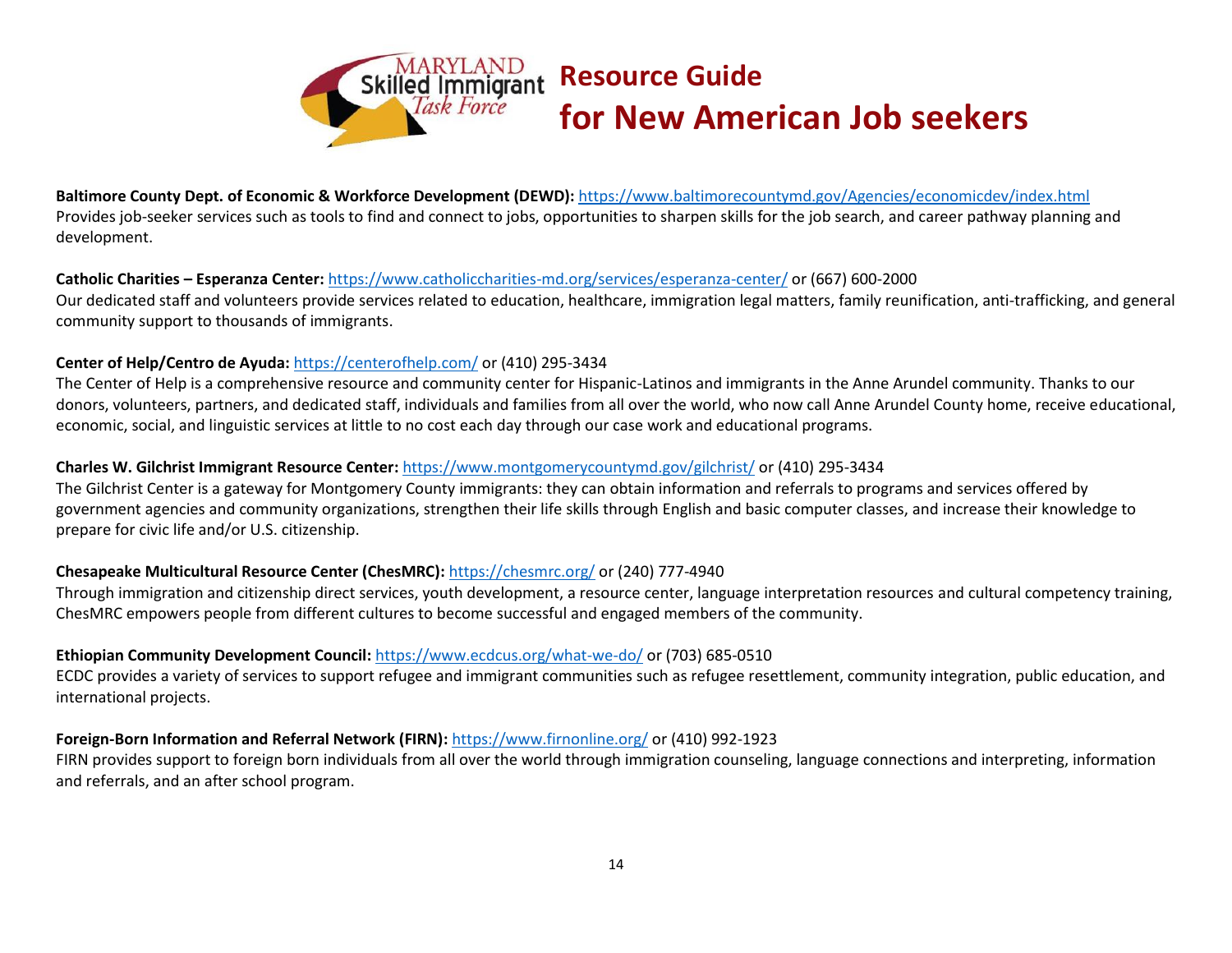

#### **Intercultural Counseling Connection:** http://www.interculturalcounseling.org/ or (410) 235-2465

The Intercultural Counseling Connection is a referral network of mental health professionals committed to providing culturally responsive counseling and therapeutic services for asylum seekers, refugees, and other forced migrants in the greater Baltimore area. Counseling services through the Connection network are provided for free (pro bono) or under reimbursement through Medical Assistance (Medicaid).

#### **International Rescue Committee (IRC):**

https://www.rescue.org/united-states/baltimore-md or (410) 327-1885 https://www.rescue.org/united-states/silver-spring-md or (301) 562-8633

Maryland offices in Baltimore and Silver Spring support humanitarian immigrant through multiple services including case management, entry level employment, career development and immigration support.

#### **Jewish Community Services:** https://www.jcsbaltimore.org/ or (410) 466-9200

Through the programs and services of Jewish Community Services, families and individuals will be supported in meeting basic needs for economic sufficiency; in living independently; in achieving mental health and competence; and in feeling supported by and connected to the Jewish community in ways that are meaningful to them.

#### **Literacy Council of Montgomery County:** http://www.literacycouncilmcmd.org/ or (301) 610-0030

At LCMC, we teach adults to read, write, and speak English in a vibrant multicultural community where English proficiency is a tool for success. We equip adult learners with skills for life! Our students improve their employment opportunities, become better citizens, acquire consumer skills, and increase their involvement in their children's education.

#### **Montgomery Coalition for Adult English Literacy (MCAEL):** https://www.mcael.org/ or (301) 881-1338

The Montgomery Coalition for Adult English Literacy (MCAEL) is a community coalition- a group of individuals and organizations from teh community that have come together to strengthen and promote adult English literacy services in Montgomery County.

#### **South Baltimore Learning Center:** http://southbaltimorelearns.org/ or (410) 625-4215

The mission of SBLC is to improve the self-sufficiency of educationally disadvantaged adults. SBLC is a community-based nonprofit organization providing functional literacy and life skills training, in addition to career preparation services, to residents in the Baltimore Area.

#### **Strong City Baltimore:** https://www.strongcitybaltimore.org/ or (410) 261-3500

Strong City's programs and partnerships increase individuals' capacity to succeed through the following services: Adult Learning Center, Neighborhood Programs, a Community Center, an after school program.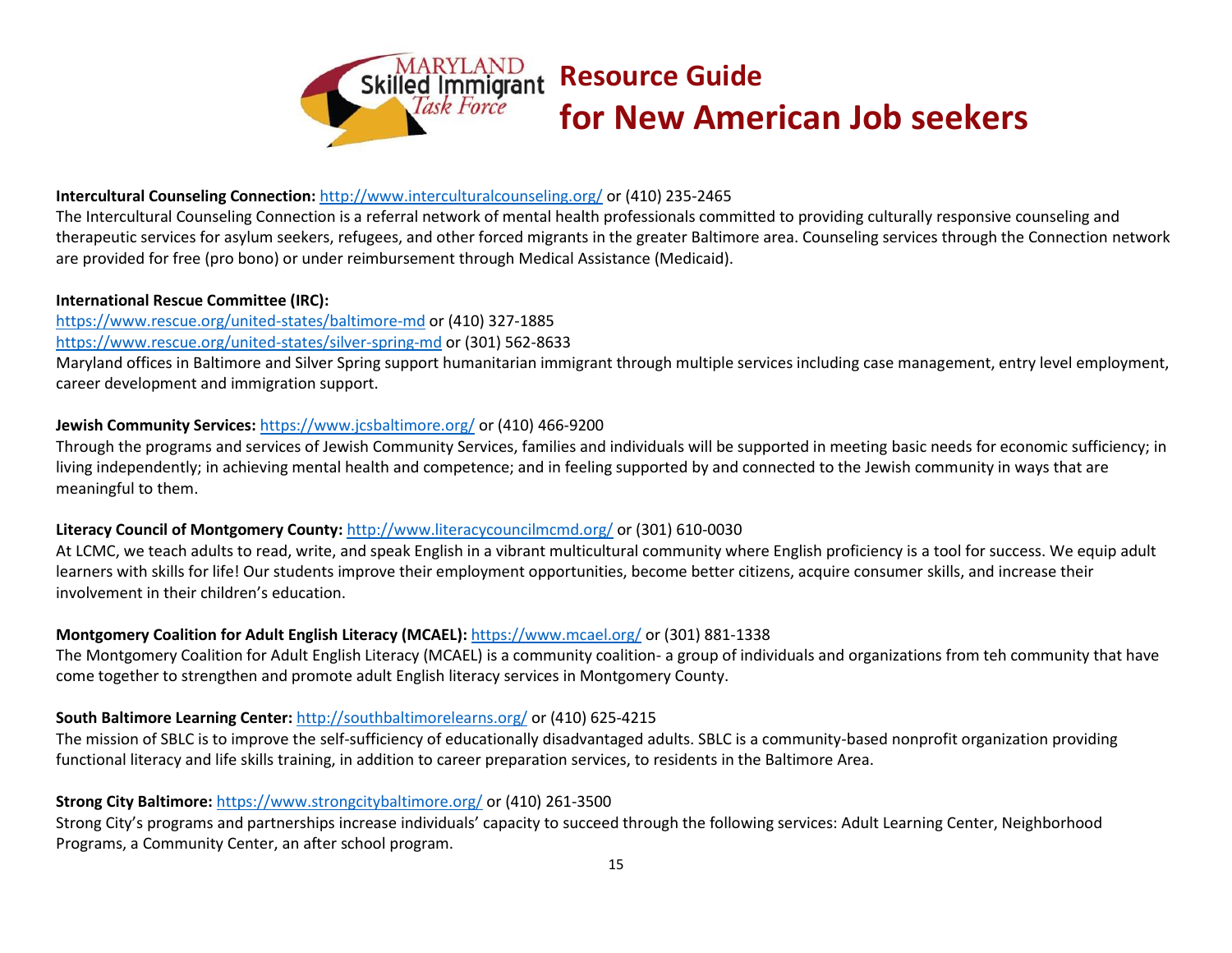

# **for New American Job seekers**

### Online Resources

2020 Howard County Resource Guide for Older Adults, Persons with Disabilities, and Caregivers http://howardcountyresourceguide2019.custommediaoptions.com/publication/?m=34055&l=1&i=629519&p=0

Directory of Maryland Adult Education Programs/Classes http://labor.maryland.gov/gedmd/programs.shtml

Maryland Eligible Training Provider's List – (WIOA) http://labor.maryland.gov/employment/train/

Maryland Workforce Exchange (MWE) https://mwejobs.maryland.gov/vosnet/Default.aspx

BGE Community Resource Guide https://www.bge.com/MyAccount/CustomerSupport/Pages/CustomerGuides.aspx

infoMONTGOMERY https://www.infomontgomery.org/

Maryland Courts https://mdcourts.gov/legalhelp/employment

#### Baltimore Community Resources

https://www.baltimorecountymd.gov/Agencies/aging/publications/resources.html

IMPRINT https://www.imprintproject.org/program-map/